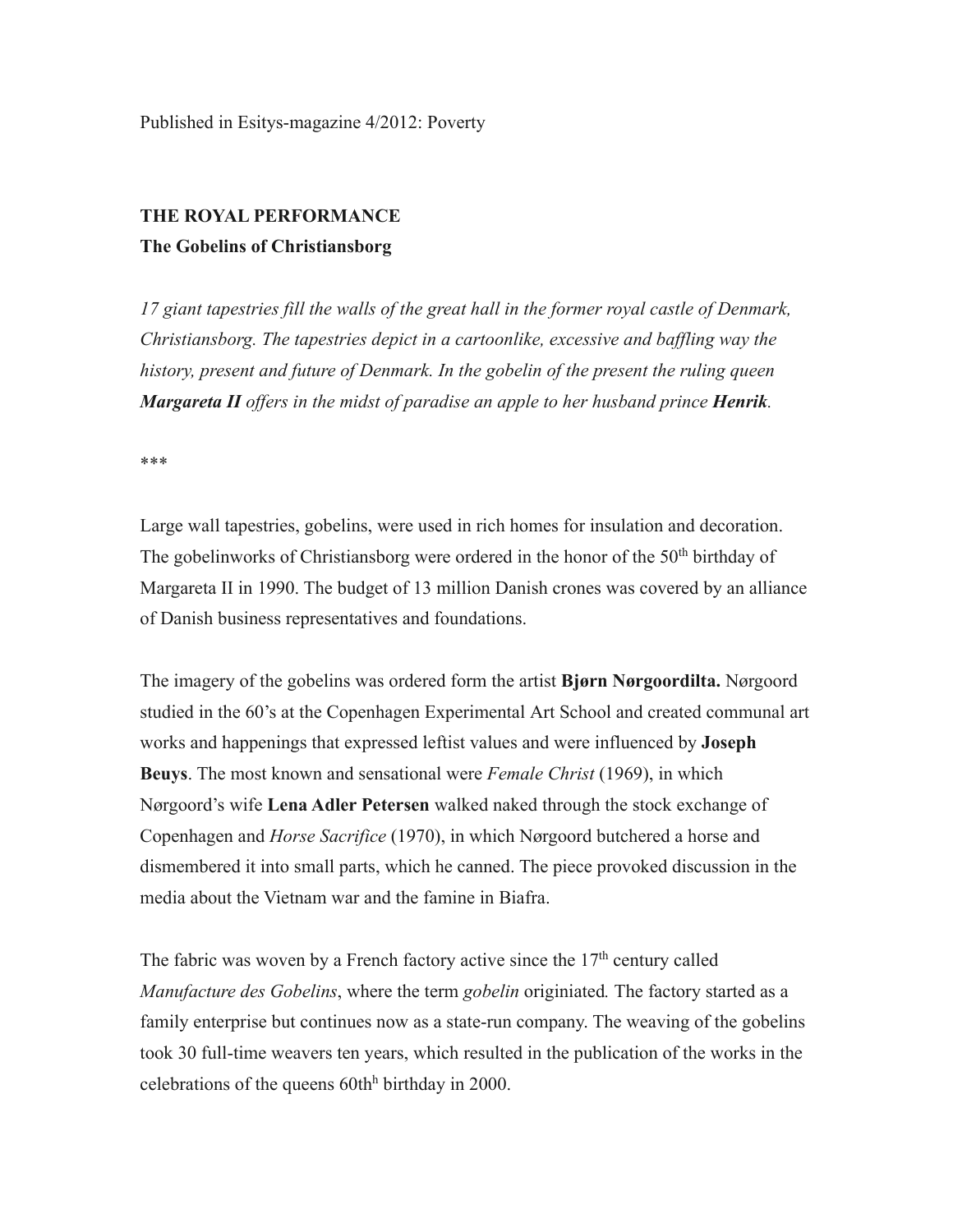#### **History as Seen from the Throne of Denmark**

As you step into the hall, a great story surrounds you. The historical setting starts from the age of the Vikings and travels through the Middle Ages to the reformation, aristocracy, absolute monarchy, and Second World War, and into the present and future. Time moves non-chronologically in the great hall, beginning with *The Viking Age* in the center of the long wall. *The Viking Age* functions as the starting image of the series, the world tree Yggdrasil rising in the middle of it reaches towards both ends of the hall, with a small crucified **Christ** hanging from a snake on its branches.

The story starting from Yggdrasil flows through time as an enormous avalanche of images, reflecting in style the art and the world of each era. Historical time is marked by the continuum of Danish kings, but branches out into a seemingly endless amount of historical events, characters, quotes from art works, symbols and stories. You could wander for days in the great hall looking for new details and reading the images with the help of the provided notation. Danish history mixes more and more with the events of the rest of the world as we approach the present, bringing in figures from beyond Denmark from **Rousseau** to **Nietzsche** through **Darwin**; **Chaplin**, **Mao**, **Einstein**, **Bunuel** and **Donald Duck**. A few women flash amongst the male cavalcade, at least the writers **Karen Blixen** and **Virginia Woolf**, the politician **Nina Bang** and the suffragette **Christabel Pankhurst**.

When arriving to *The Present*, a tree returns to the center of the image and the queen and her prince appear under it as Eve and Adam, although not dressed like them. The pagan Yggdrasil has been replaced by Christian paradise, and instead of the sacrificed horse there are Dachshunds at the feet of the royal couple. The long-armed couple is shown at the very least in a contradictory light with the sinful fruit offered to her spouse by the birthday girl. In the *Future* image the Crown Prince **Frederik** and his brother **Joakim** mystically dissipate into a web of technological and scientific symbols, circled by a halo in the style of Christian art from the Middle Ages. Both images, *The Present* and *The Future*, are reflected in three slimmer tapestries, *entrefenêtres,* set in between the windows. The last of these is the final image of the whole series and returns to the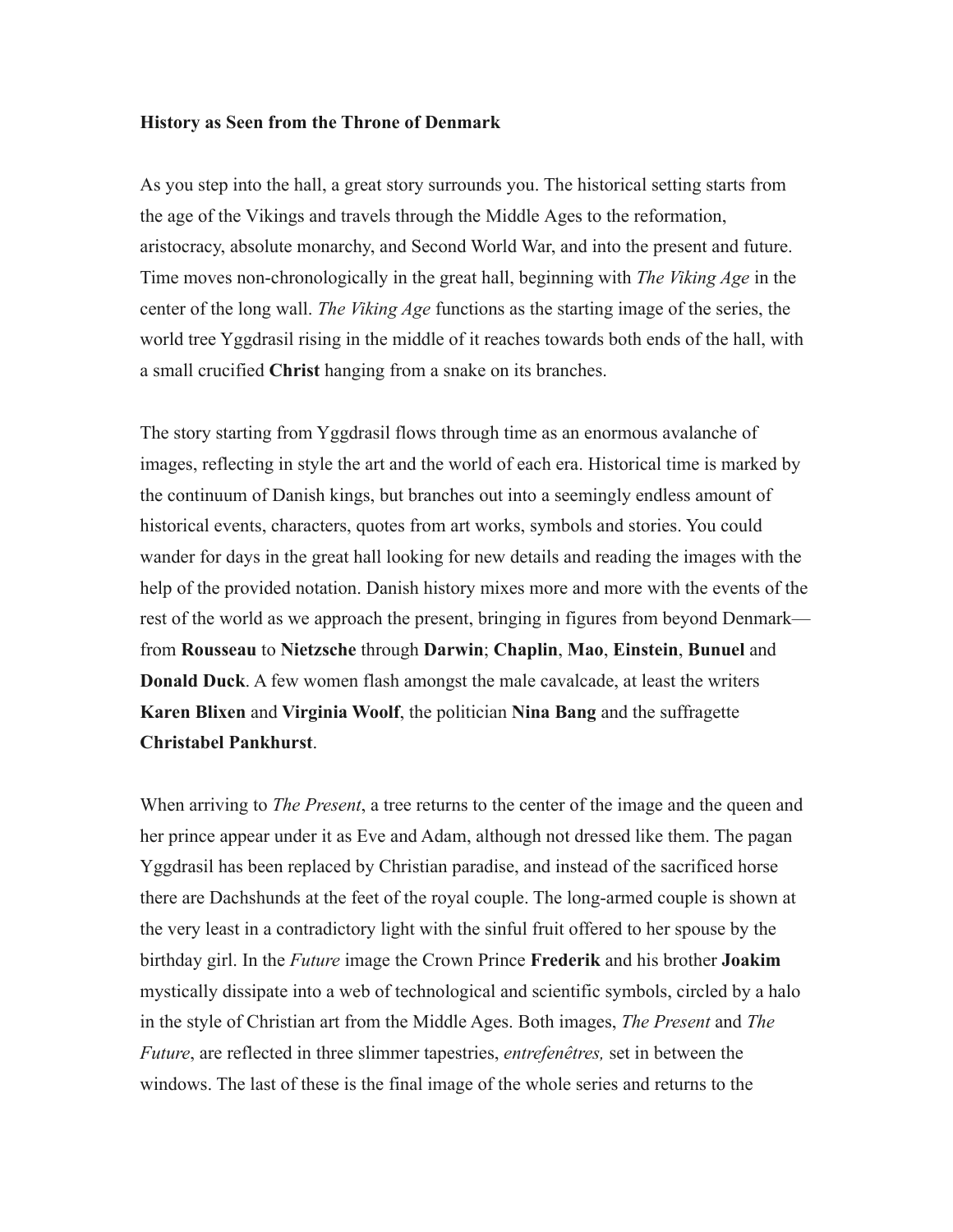mythological imagery of the Viking Age and to cosmic geometry, shadowing the cross and the crown.

### **Performance of the Institution**

The relationship of the crown to the piece makes it exceptional in many ways. The pack of investors that jumped in because of the queen enabled the monumental implementation, raising traditional craftsmanship and the power of the elite into modernist artistry. Companies from Danske Bank to Siemens and Volvo combined their forces with non-profit foundations and bought a birthday present worth millions. The French craftsmen prepared the gift one thread at a time and the queen in turn exhibited the art works permanently.

At first glance Nørgoord's path seems to move from a leftist artist involved with political performances to a middle-aged money-following servant of monarchy. Looking closer, he has continued the same work in a new, institutionalized context. His artistic attitude of questioning and opening meanings has moved to another level of dialogue, as he has glided his way to the holiest soil of the queendom. This of course also due to the particular nature of the queen - Margareta II, who also is a painter, did not at any point restrict Nørgoord's expression. Political differences became a discussion only once, in front of the draft of the 19thh century tapestry *Early Glücksburgers.* Margareta II wanted to know why Karl Marx had to be in the middle. Nørgoord explained why, and the discussion was over.

On the surface, the gobelins of Christiansborg are a decorational element. Secondly they are an effusive and monumental series of images. Thirdly they were built as a sitespecific installation, prepared for a specific space to frame its grandiose history, and framed by the context of the castle.

Fourthly, through the process, they are a performance of royalty in the 21<sup>st s</sup>century and the possibilities it gives. The performance starts to curl open when Nørgoord explains